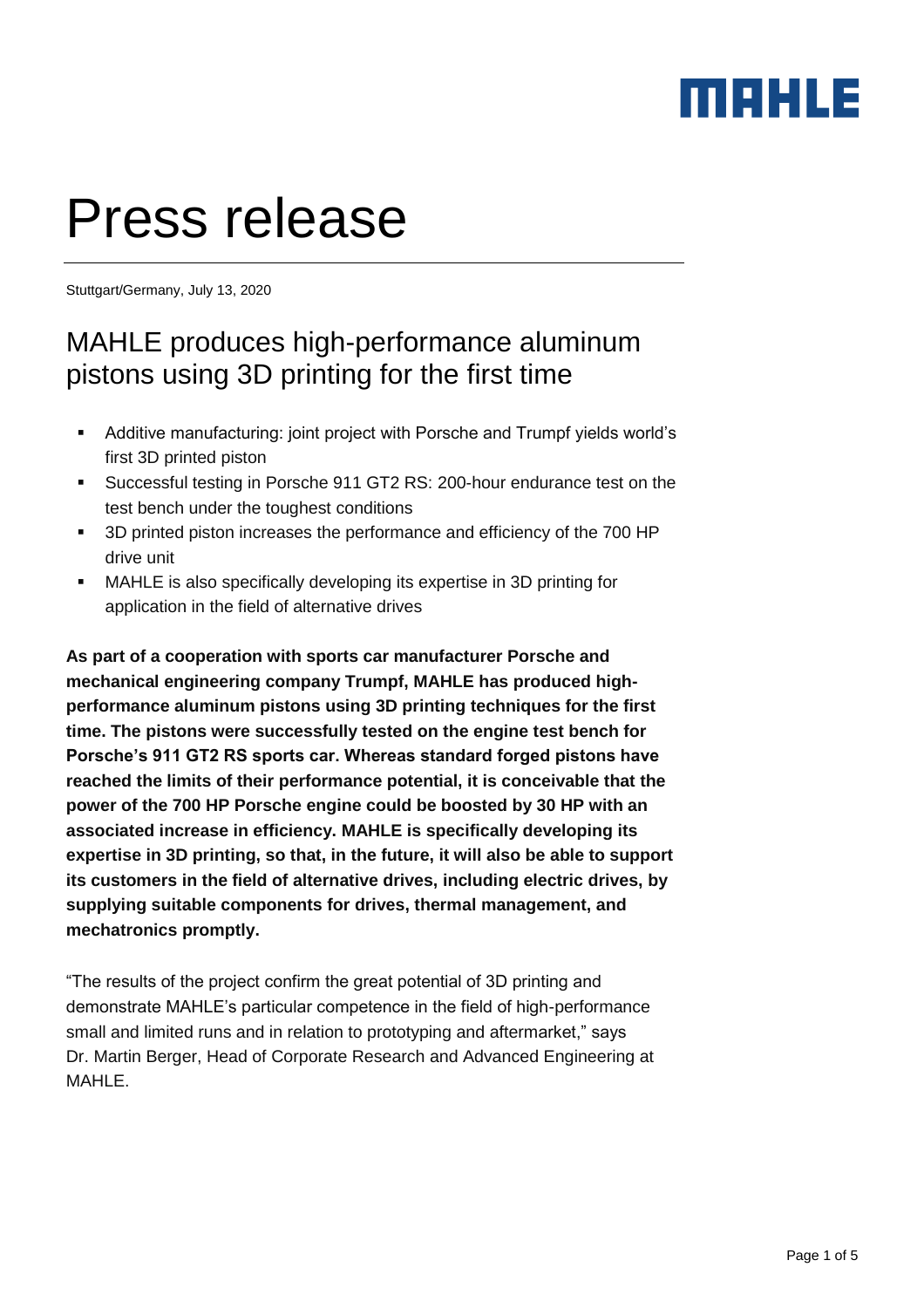## MAHLE

Frank Ickinger, project manager at Porsche, comments: "Thanks to the close cooperation of everyone involved, we were able to demonstrate the potential of additive manufacturing in our top-of-the-line high-performance sports car, the Porsche 911 GT2 RS, thus clearing the way for its use in future drives. In terms of technology, this is the start of a new chapter for us, which opens up completely new possibilities in design and production." Steffen Rübling, project manager at Trumpf, also sees big opportunities for 3D printing in future manufacturing processes. "The project illustrates how 3D printing can be used to further improve components whose performance potential has already been exhausted by decades of development. This will benefit many other industries, such as aerospace and energy."

#### **Bionic design reduces piston weight and increases maximum engine speed**

The new process presents the option of implementing a so-called bionic design. In this approach, which mimics natural structures such as the human skeleton, material is added only in loaded areas, with the structure of the piston being adapted to the load. It saves material and has the potential to make the 3D printed piston up to 20 percent lighter than its conventionally manufactured counterpart while increasing rigidity.

In addition, the developers at MAHLE have introduced an optimally positioned and specially shaped cooling gallery near the piston rings. This design is based on MAHLE's many years of experience with thermal processes on the piston and is only possible using 3D printing. The cooling gallery reduces the temperature load at the so-called top land, a particularly stressed part of the piston, thus optimizing combustion and paving the way for higher maximum engine speeds.

The new production process is based on a special aluminum alloy developed by MAHLE with a long history of successful use in cast pistons. The alloy is atomized into a fine powder and then printed in a process known as laser metal fusion (LMF). A laser beam melts the powder to the desired layer thickness, followed by the application of a new layer on top, thereby building the piston up one layer at a time. Using this method, 3D printing specialist Trumpf produces piston blanks made up of approximately 1,200 layers in around 12 hours.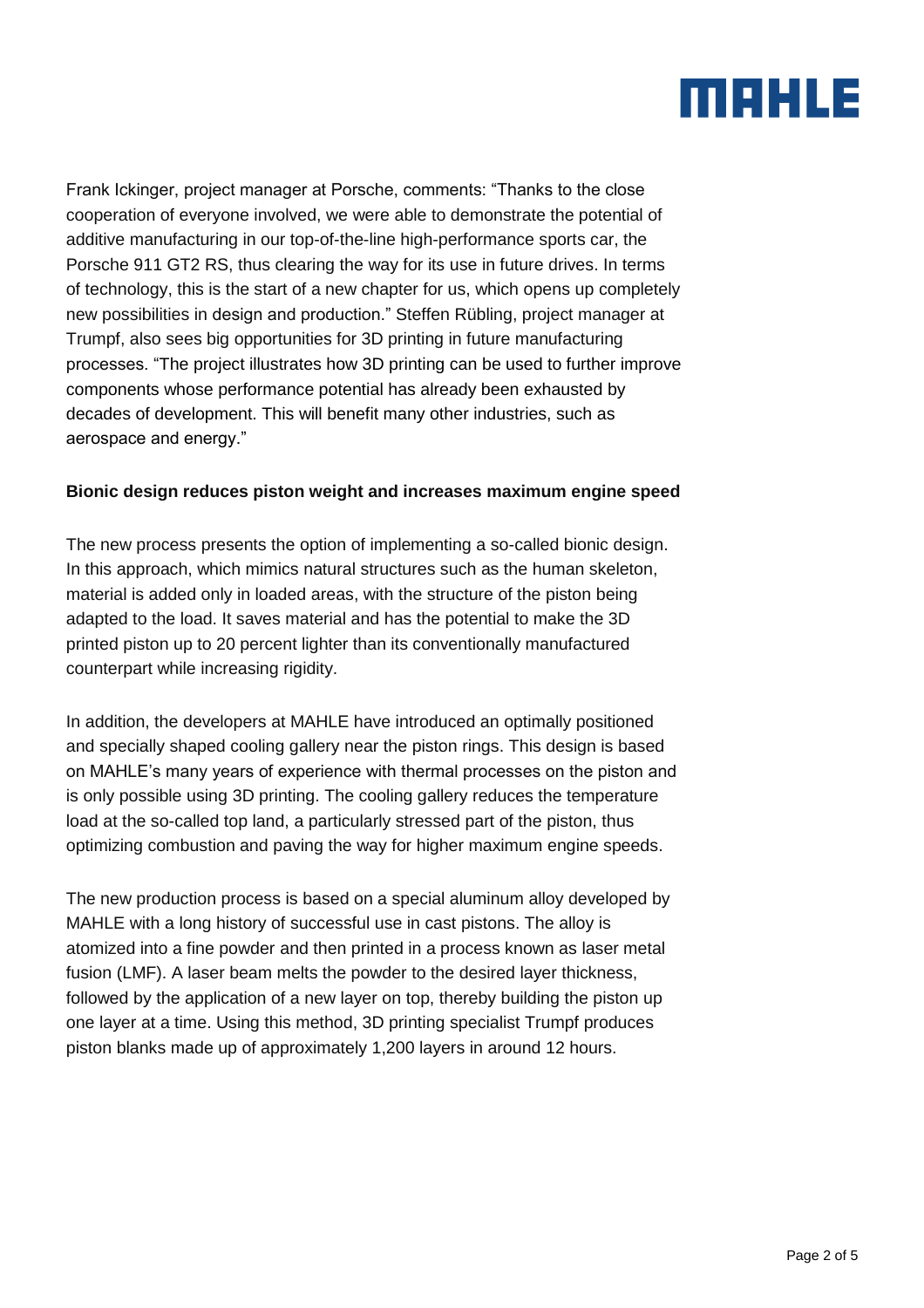## MAHLE

"This project involved multiple challenges. From the design of the piston through the specification of the material and the development of the appropriate printing parameters, we had to make many fine adjustments to achieve the optimum result," explains Volker Schall, Head of Product Design in Advanced Engineering at MAHLE. "We have now not only mastered the technical side of things, but can also assess how the method can be embedded into existing manufacturing processes."

#### **High quality confirmed in stringent test run**

The piston blank is then finished, measured, and tested at MAHLE and must meet the same strict standards as a conventionally manufactured part. Special attention is paid to the central area of the piston—known as the skirt—and the point at which it connects with the conrod—the pin bore. These areas are subjected to skirt pulsing and tear-off tests; MAHLE's engineers can thus simulate the loads that will occur during future operation.

In addition to cutting open pistons for analysis, project partner Zeiss carried out numerous nondestructive tests using procedures including CT scanning, 3D scanning, and microscopy. The results show that the printed piston achieves the same high quality standard as a conventionally manufactured production piston. When it came to practical testing, six pistons were fitted in the engine of the Porsche 911 GT2 RS, and the drive unit successfully completed 200 hours of endurance testing under the toughest conditions on the test bench. This comprised around 6,000 kilometers at an average speed of 250 km/h including refueling stops, and around 135 hours at full load. The test run also included 25 hours of motoring load, i.e., the simulated overrun mode of a vehicle.

#### **Additional charge air cooler for even greater efficiency**

Further evidence of the advantages of 3D printing is provided by an additional charge air cooler, again developed as part of the joint project with Porsche and Trumpf. Hidden in an air pipe between the turbo and the original charge air cooler, this additional component benefits from a significantly larger heat transfer surface thanks to the possibilities opened up by 3D printing. This allows flow control and cooling to be optimized, resulting in cooler intake air, increased engine performance, and lower fuel consumption.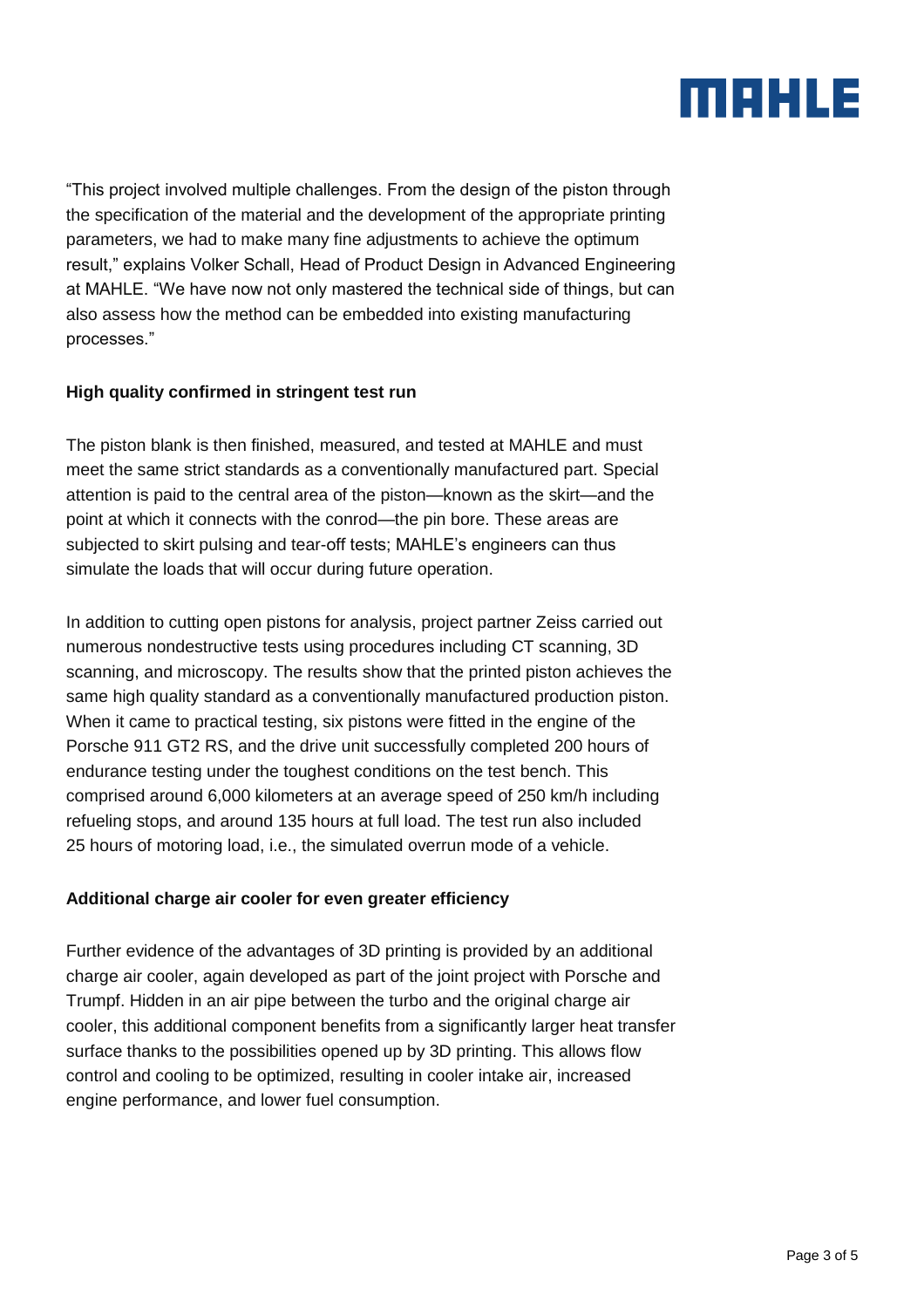

#### **MAHLE is strategically expanding its competence in 3D printing**

MAHLE is set to harness the potential of new production processes, such as 3D printing, for further projects and aims to expand its competence in this area specifically. Shorter development and production times present a great advantage. This is particularly true when it comes to new technologies such as e-mobility, where thermal management components with complex structures are needed to provide cooling and air conditioning in electric vehicles, motor or transmission housings, and battery systems. Further examples include optimized components in the periphery of the motor, such as air pathways, filter housings, and oil management components.

Areas of need have also been identified with regard to the development of small lots and the production of discontinued components to supply the aftermarket for historic vehicles. Other promising fields of application involve rapid prototyping, i.e., the quick construction of parts for testing, and reverse engineering—the reproduction of components from a 3D scan.

#### **Captions**

MAHLE\_3D-1 BU: *Teamwork: Six bionic-design pistons produced by MAHLE using 3D printing operate under the bonnet of the Porsche 911 GT2 RS*

MAHLE\_3D-2 BU: *A layered approach: A laser fuses around 1,200 layers of the powdered MAHLE piston alloy to form a blank.* 

MAHLE\_3D-3 BU: *Experience: The finish machining of the printed blank is demanding work: the result must meet MAHLE's strict standards.*

MAHLE\_3D-4 BU: Precision: *The skirt and skirt wall of the printed piston are tested—100 years of experience in piston construction guarantee a perfect result.*

MAHLE\_3D-5 BU: *Spirit: The MAHLE pistons produced by the 3D printer increase the engine performance of the Porsche 911 GT2 RS, while making it more efficient.*

#### **About MAHLE**

MAHLE is a leading international development partner and supplier to the automotive industry as well as a pioneer for the mobility of the future. The group's